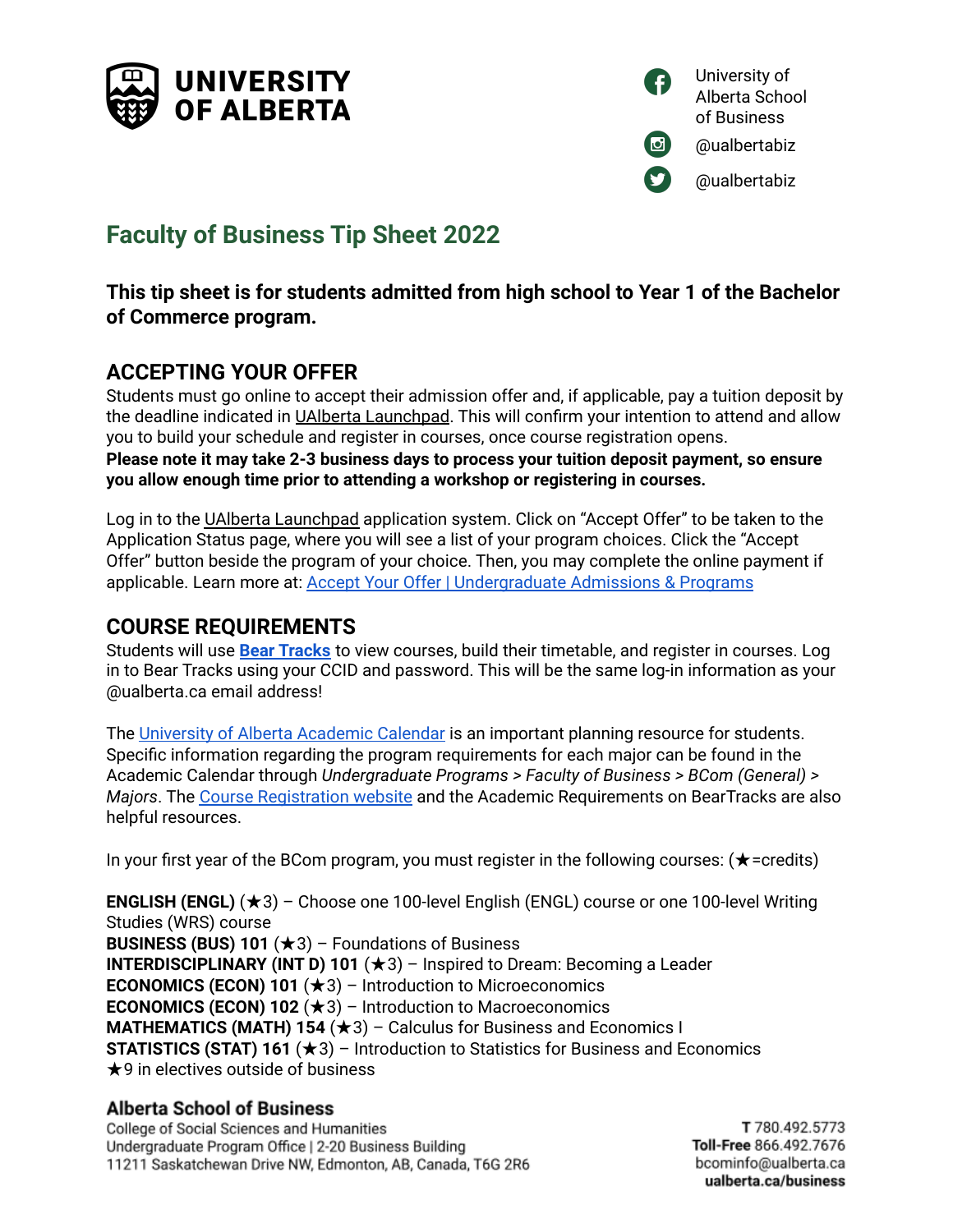

Here is a sample plan for the Year 1 Foundational Year:

| Term 1             | Term 2             |
|--------------------|--------------------|
| <b>BUS 101</b>     | <b>ENGL or WRS</b> |
| <b>ECON 101</b>    | <b>INT D 101</b>   |
| <b>MATH 154</b>    | <b>ECON 102</b>    |
| Elective           | <b>STAT 161</b>    |
| Elective           | Elective           |
| Total: *15 Credits | Total: *15 Credits |

The degree program is worth **120 credits**. If taken as designed, with \*30 per year, the program will be completed in four years.

*An example of the program requirements for the Business Studies major is outlined below.*

| <b>Year 1 Foundational Year</b>      | *30 credits  | NOTES:<br>One course is typically equal to *3 credits<br>A full course load is *15 credits per term (normally 5<br>2.<br>classes)<br>Primary core courses are required for all BCom<br>3.<br>students<br>Secondary core courses will vary by major<br>4.<br>Senior business electives are all courses at the<br>5.<br>400-level offered by the Faculty of Business, and<br>courses at the 300-level that are not a part of the<br>primary core<br>Electives outside of business are any course offered<br>6.<br>by the University of Alberta in any Faculty except<br><b>Business</b><br>Free electives are any course offered by the University<br>7.<br>of Alberta in any Faculty including Business |
|--------------------------------------|--------------|--------------------------------------------------------------------------------------------------------------------------------------------------------------------------------------------------------------------------------------------------------------------------------------------------------------------------------------------------------------------------------------------------------------------------------------------------------------------------------------------------------------------------------------------------------------------------------------------------------------------------------------------------------------------------------------------------------|
| <b>Primary Core</b>                  | *15 credits  |                                                                                                                                                                                                                                                                                                                                                                                                                                                                                                                                                                                                                                                                                                        |
| <b>Secondary Core</b>                | *21 credits  |                                                                                                                                                                                                                                                                                                                                                                                                                                                                                                                                                                                                                                                                                                        |
| <b>Senior Business Electives</b>     | *24 credits  |                                                                                                                                                                                                                                                                                                                                                                                                                                                                                                                                                                                                                                                                                                        |
| <b>Electives Outside of Business</b> | *21 credits  |                                                                                                                                                                                                                                                                                                                                                                                                                                                                                                                                                                                                                                                                                                        |
| <b>Free Electives</b>                | *9 credits   |                                                                                                                                                                                                                                                                                                                                                                                                                                                                                                                                                                                                                                                                                                        |
| <b>Total</b>                         | *120 credits |                                                                                                                                                                                                                                                                                                                                                                                                                                                                                                                                                                                                                                                                                                        |

## **TIPS & TRICKS**

- 1. Make sure to check prerequisites! This information can be found in the course descriptions on Bear Tracks or in the Academic Calendar.
- 2. ECON 101 Introduction to Microeconomics is the prerequisite to ECON 102 Introduction to Macroeconomics. Make sure to enroll in ECON 101 in the Fall Term so that you can progress onto ECON 102 in the Winter Term.
- 3. Almost every student at the University of Alberta is required to take either junior level English or Writing Studies so these classes tend to fill up very quickly. ★3 of 100-level English can be